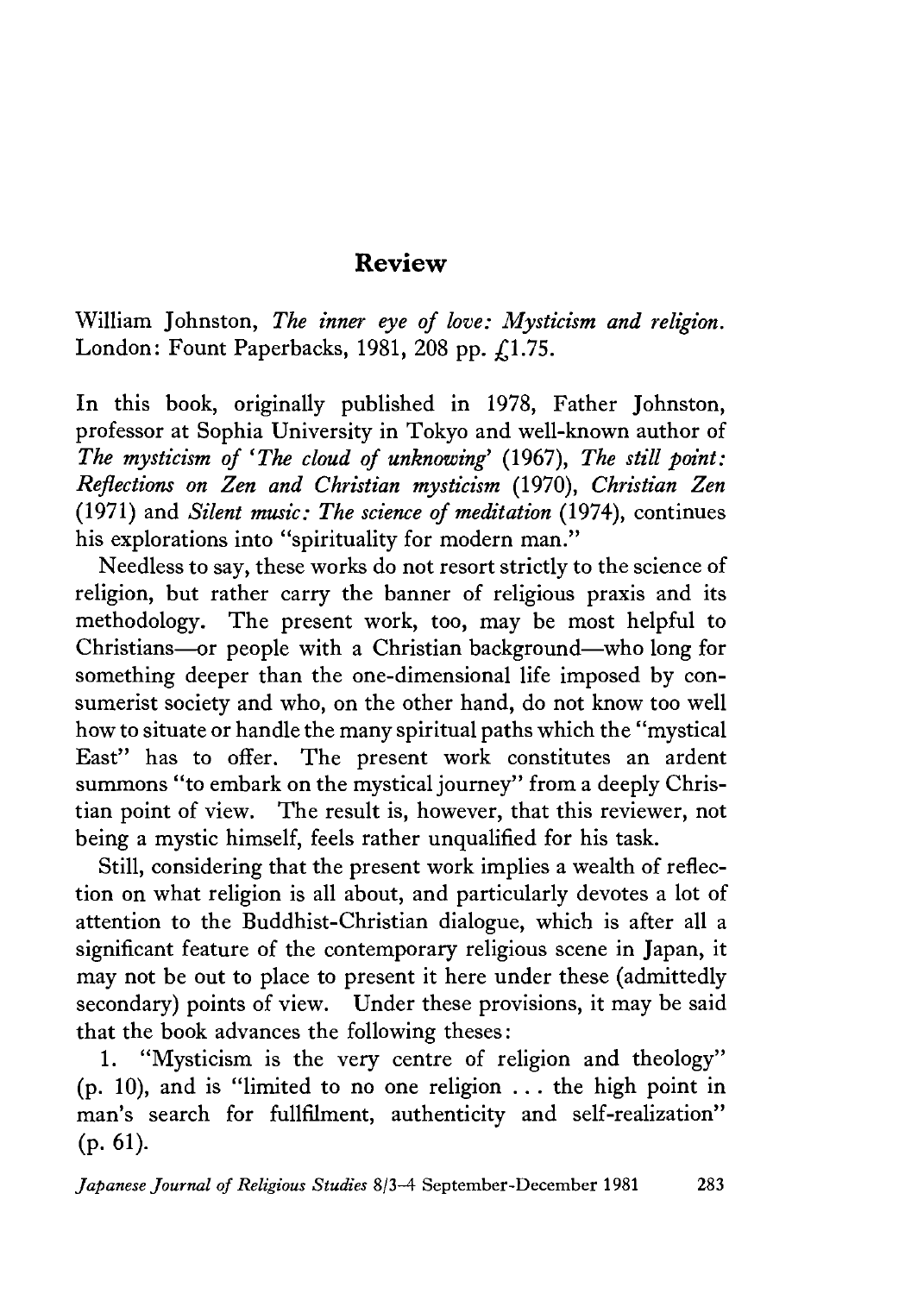## Review

2. "Mysticism is a universal call" (p. 31) for everybody and not the privilege of the contemplative few.

3. "Mysticism is a question of love . . . love without restriction" (p. 195); "it is precisely love that leads one beyond thoughts and images and concepts into the world of silence"  $(p. 19)$ .

4. Our present world hungers for mysticism. "It is a world which, in spite of its incredible progress, is acutely aware of its spiritual poverty  $\dots$ " (p. 78); "the whole emphasis [in the new culture] is, and will be, on the inner world" (p. 57).

5. The great religions of the East being deeply mystical,a Western dialogue with them "will be a miserable affair if the Western religions do not rethink their theology in the light of the mystical experience" (p. 10). Not daring to expect the emergence of "Christian theologians who are also mystics" (p. 57), the author limits himself to a call "to elaborate a theological method which would put greater emphasis on *reflection on mystical experience"* (p. 58,emphasis in the original).

6. Conversely, mysticism being common to Eastern and Western religions, it should now be approached in the light of the interfaith dialogue.

. However, we are not ready to treat Eastern and Western mysticism together since we "have as yet no common vocabulary or theological way of speaking" (p. 61). This makes it unavoidable for the author to ''use a language and a way of speaking taken from the Christian West"  $(p. 15)$ .

8. Mysticism cannot be opposed to action in the world, for "mysticism . . . has led to the most dynamic and revolutionary action the world has known" (p. 11). In that light, the widely accepted dichotomy between "the mystical, passive religions of the East and the prophetic, active religions of the West" cannot be upheld (p.10 and the whole of part IV, "Mystical action."

At this point we might ask ourselves whether we can go along with these "theses." While on the whole I find them very appealing, I could, for example, understand sociologists having their doubts about the readiness of present civilization to "turn inward."